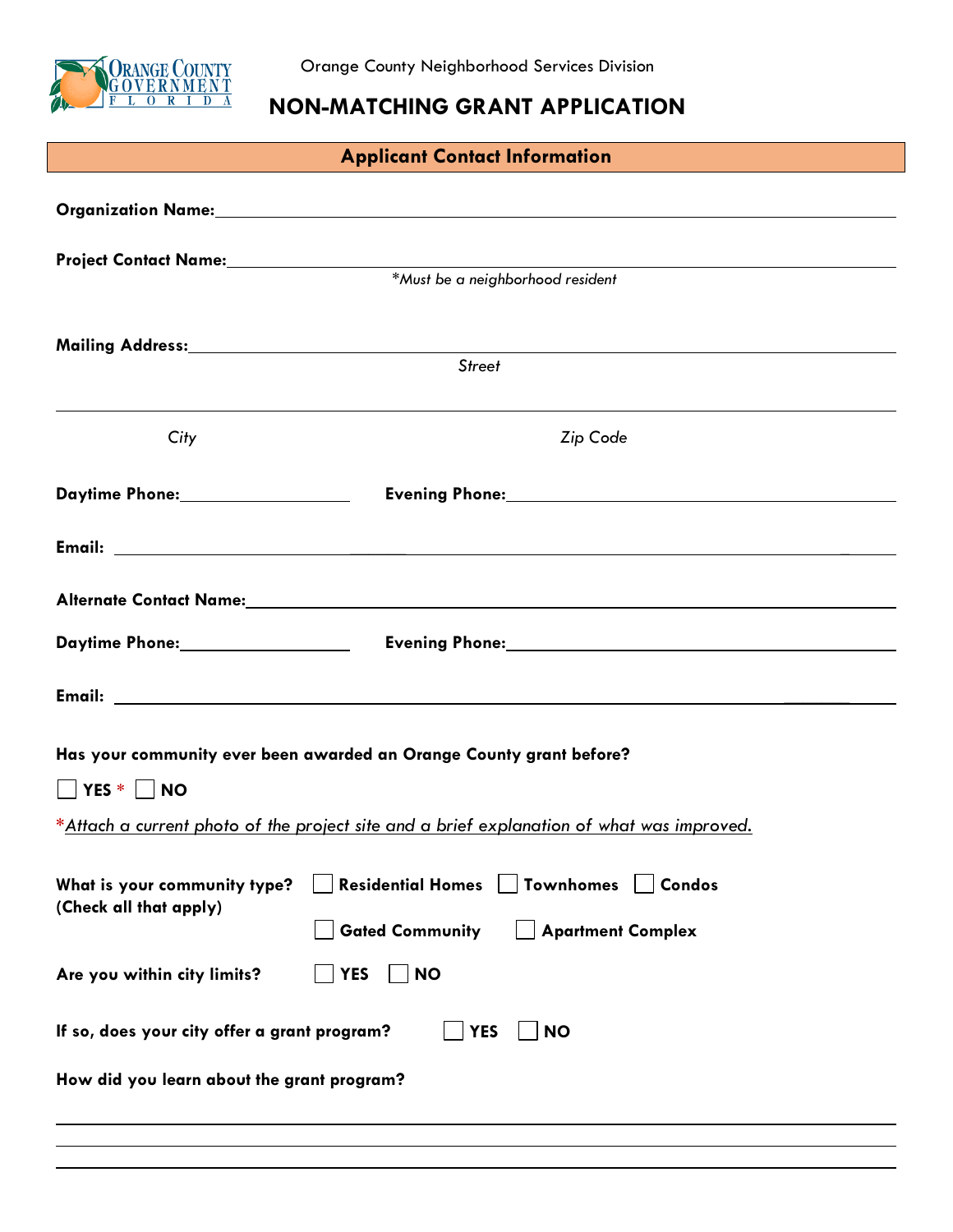| <b>Project Request</b>                                                                                                |  |  |
|-----------------------------------------------------------------------------------------------------------------------|--|--|
| <u>Type of Project – please select all that apply:</u>                                                                |  |  |
| Entranceway sign improvements                                                                                         |  |  |
| Minor fence and/or wall pressure washing, painting, and minor caulking                                                |  |  |
| Major structural fence or wall repair                                                                                 |  |  |
| Landscaping/Hardscaping (\$3,500 cap)                                                                                 |  |  |
| Ground lighting                                                                                                       |  |  |
| Repairs to existing irrigation systems                                                                                |  |  |
| Other                                                                                                                 |  |  |
| If your project does not appear on this list please contact the Neighborhood Services Division prior to completing an |  |  |

*application.* 

\_\_\_\_\_\_\_\_\_\_\_\_\_\_\_\_\_\_\_\_\_\_\_\_\_\_\_\_\_\_\_\_\_\_\_\_\_\_\_\_\_\_\_\_\_\_\_\_\_\_\_\_\_\_\_\_\_\_\_\_\_\_\_\_\_\_\_\_\_\_\_\_\_\_\_\_\_\_

### **Project Street Address or Nearest Intersection:**



 *\*Organizations must not initiate projects or deliver deposits to vendors/contractors before delivery of Purchase Order.*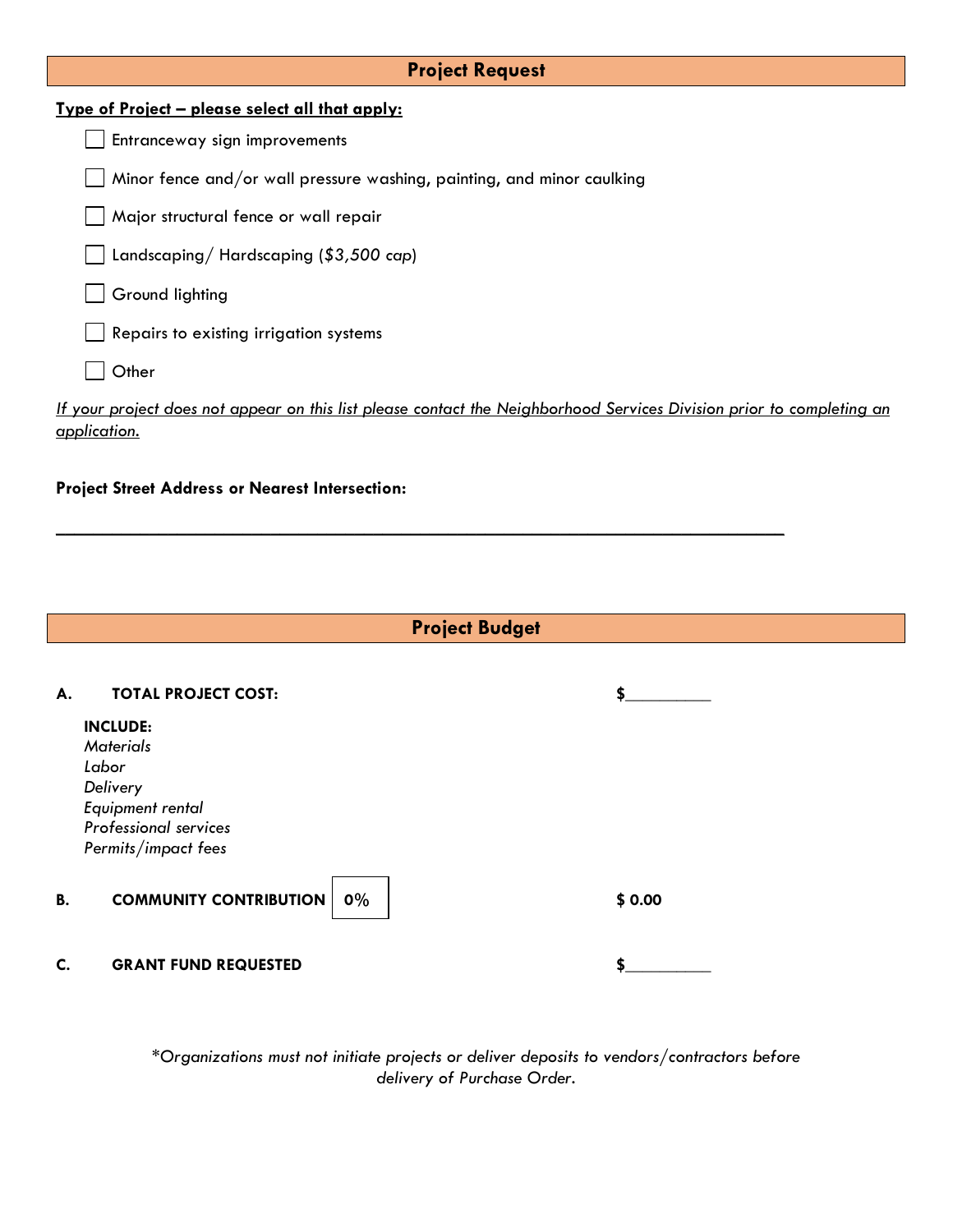## **Grant Team Roster**

| Print Name: Name and Second Contract of the Second Contract of the Second Contract of the Second Contract of the Second Contract of the Second Contract of the Second Contract of the Second Contract of the Second Contract o | Signature: Management Communications                                                                                                                                                                                                |
|--------------------------------------------------------------------------------------------------------------------------------------------------------------------------------------------------------------------------------|-------------------------------------------------------------------------------------------------------------------------------------------------------------------------------------------------------------------------------------|
| Address: No. 1996. The Committee of the Committee of the Committee of the Committee of the Committee of the Committee of the Committee of the Committee of the Committee of the Committee of the Committee of the Committee of | <b>Phone: Contract Contract Contract Contract Contract Contract Contract Contract Contract Contract Contract Contract Contract Contract Contract Contract Contract Contract Contract Contract Contract Contract Contract Contr</b>  |
|                                                                                                                                                                                                                                |                                                                                                                                                                                                                                     |
| Print Name: No. 2008 - Andrew March 2008 - Andrew March 2008                                                                                                                                                                   | Signature: Management Communication of the Signature:                                                                                                                                                                               |
|                                                                                                                                                                                                                                | Phone: Note: The Commission of the Commission of the Commission of the Commission of the Commission of the Commission of the Commission of the Commission of the Commission of the Commission of the Commission of the Commiss      |
|                                                                                                                                                                                                                                |                                                                                                                                                                                                                                     |
|                                                                                                                                                                                                                                |                                                                                                                                                                                                                                     |
|                                                                                                                                                                                                                                | Phone: 2008 2010 2010 2010 2010 2011 2021 2022 2032 2040 2051 2052 2053 2054 2055 2056 2057 2058 2059 2059 205                                                                                                                      |
|                                                                                                                                                                                                                                |                                                                                                                                                                                                                                     |
|                                                                                                                                                                                                                                | Signature: Management Communication of the Signature:                                                                                                                                                                               |
|                                                                                                                                                                                                                                | Phone: New York State State State State State State State State State State State State State State State State State State State State State State State State State State State State State State State State State State St      |
|                                                                                                                                                                                                                                |                                                                                                                                                                                                                                     |
|                                                                                                                                                                                                                                |                                                                                                                                                                                                                                     |
|                                                                                                                                                                                                                                | Phone: New York Street, and the Contract of the Contract of the Contract of the Contract of the Contract of the Contract of the Contract of the Contract of the Contract of the Contract of the Contract of the Contract of th      |
|                                                                                                                                                                                                                                |                                                                                                                                                                                                                                     |
| Print Name: Name and All Print Name and All Print Name and All Print Name and All Print Name and All Print Name                                                                                                                | Signature: Management Communication of the Signature:                                                                                                                                                                               |
|                                                                                                                                                                                                                                | <b>Phone: Example 2019</b>                                                                                                                                                                                                          |
| Role: Andrea Maria de la construcción de la construcción de la construcción de la construcción de la construcción                                                                                                              | <b>Email:</b> Email: All and the second contract of the second contract of the second contract of the second contract of the second contract of the second contract of the second contract of the second contract of the second con |

### **SUGGESTED TEAM ROLES**

**PROJECT MANAGER** *– Responsible for leading the project, getting a group consensus on what projects the group wants to pursue, and serve as the main contact with County staff.*

**ASST PROJECT MANAGER –** *Will work in concert with the project manager and assist in obtaining quotes once the project idea has been decided upon. This position can also monitor project expenses.*

**REPORT WRITER –** *Responsible for submitting bi-weekly progress reports to the Neighborhood Services Division on the 15th and 30th of every month.*

**SOCIAL DIRECTOR –** *Responsible for keeping the community/neighborhood informed about the project as well as planning a possible celebration for the team and the neighborhood once the project is completed. This position would also be great for establishing community partnerships.*

**HISTORIAN –** *Responsible for taking photos at each stage of the project.*